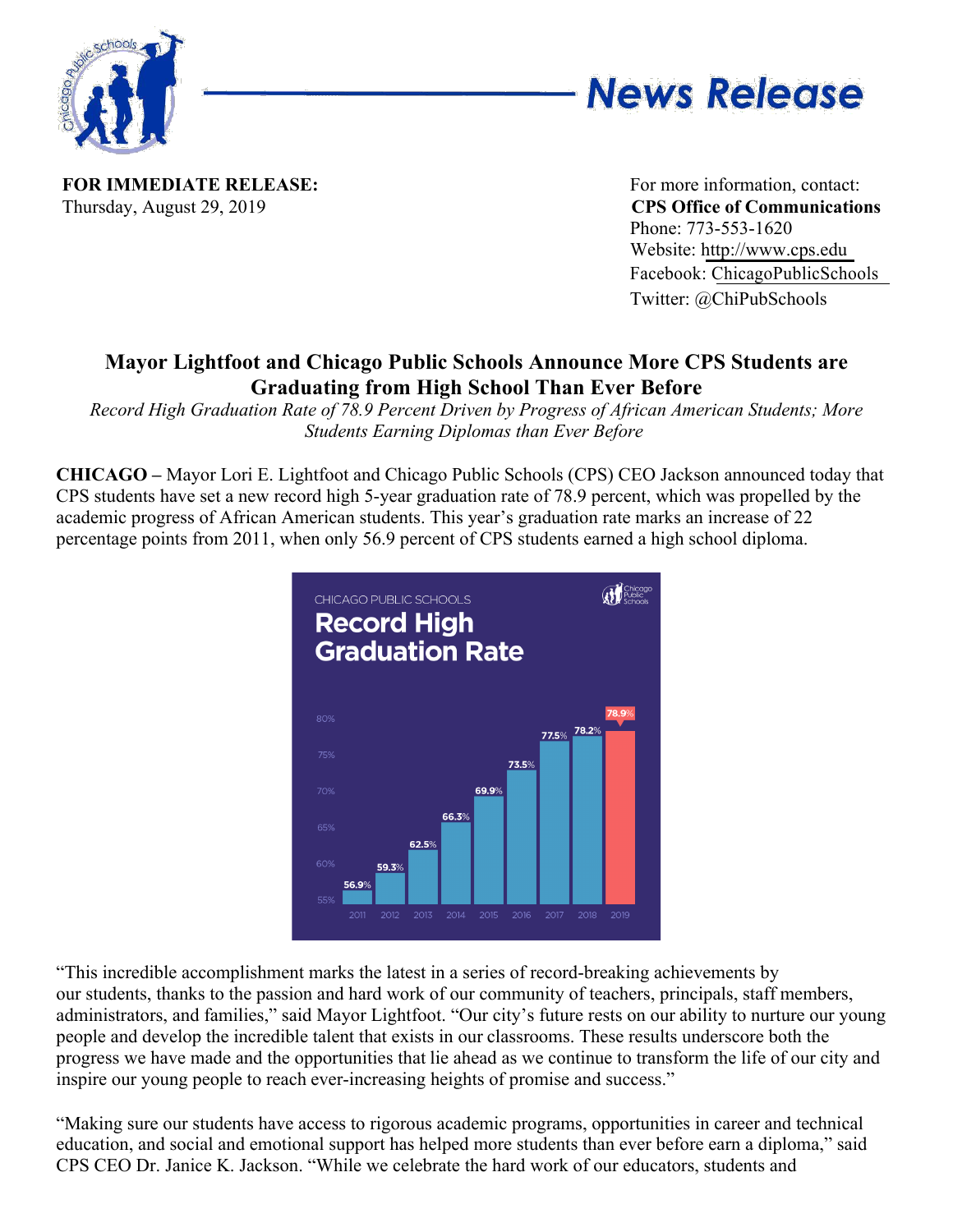communities, moving forward, we will continue to focus on closing the opportunity gap by ensuring low income students of color have the support and opportunities they need to graduate and succeed after high school. While moving a tassel from right to left only takes a moment, it symbolizes years of hard work and persistence from our teachers, principals and, most importantly, our students."

African American students are driving the district's record-high graduation rate, improving 1.5 percentage points since last school year (71.8 percent to 73.3 percent), twice the rate of the district's overall improvement during that time period. Since 2016, the percentage of African American students earning a diploma has increased by 6.6 percentage points, which is the highest increase among all major racial groups in the district. Improvements in the graduation rate at neighborhood schools also contributed to the district's record-high graduation rate.

## *Diverse CPS Schools Across Chicago Achieve Highest Graduation Rates*

Schools with the highest 5-year graduation rates in 2019 represent a diverse group of schools, with multiple school-types and geographic regions represented, including selective enrollment, military academies, and a neighborhood IB school. The top ten schools with the highest 5-year graduation rates are: Whitney Young, Northside College Prep, Back of the Yards High School, King College Prep, Lane Tech, Walter Payton, Jones College Prep, Carver Military, Phoenix Military, and Lindblom Math & Science Academy.

## *Building on Success*

In order to continue building upon the district's progress, CPS is prioritizing the following initiatives centered on equity that engage vulnerable youth, increase school support staff, and expand access to high-quality programmatic options across the city:

- **Learn.Plan.Succeed.:** To build upon its academic progress, the district's Learn.Plan.Succeed. (LPS) initiative will ensure every high school student leaves high school with their own concrete plan for postsecondary success.
- **Hiring Additional Support Staff:** In order to support schools serving our highest-needs students, Mayor Lightfoot and CEO Jackson committed to hiring 200 social workers, 250 nurses and additional special education case managers over the next five years.
- **Strengthening CTE and College-Level Programming:** To support more high school students in achieving college and career success, Mayor Lightfoot and Dr. Jackson set new goals to increase the quality of career and technical education programs. Under their plan, by 2023, all CTE students will receive some form of career exposure experience by the time they graduate, such as a job shadow, mock interview, or career site visit. Earlier this year, the district also announced its largest-ever academic program expansion, adding programs that include IB and STEM to increase opportunities for students to earn early college and career credentials.
- **Curriculum Equity Initiative:** The Curriculum Equity Initiative will create a standards-aligned, culturally relevant library of teacher resources to ensure that students in every part of Chicago can benefit from a high-quality curriculum and instructional resources.
- **Options School Redesign:** The district established a partnership with the University of Chicago Education Labs to evaluate how Options Schools can provide the best possible educational experience and social-emotional support to the city's most vulnerable students.

In addition to the graduation rate, the district saw the highest year-over-year increase in the raw number of graduates since 2013, and the highest number of CPS graduates overall:

- By summer 2019, 21,282 students from the 2014-2015 cohort graduated.
- By summer 2018, 20,717 students from the 2013-2014 cohort graduated.
- By summer 2017, 20,525 students from the 2012-2013 cohort graduated.
- By summer 2016, 20,438 students from the 2011-2012 cohort graduated.
- By summer 2015, 20,316 students from the 2010-2011 cohort graduated.
- By summer 2014, 20,232 students from the 2009-2010 cohort graduated.